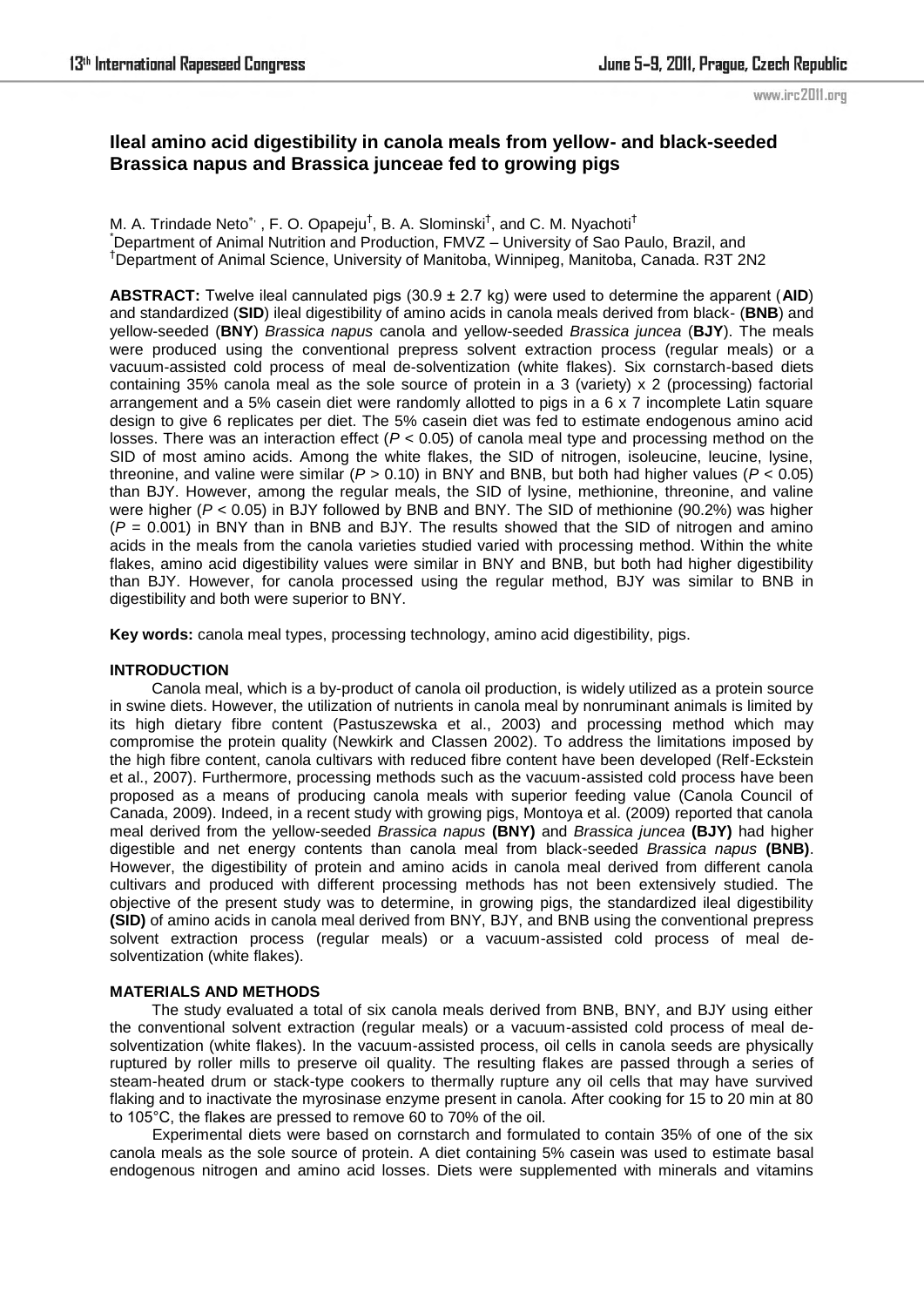#### www.irc2011.org

according to NRC (1998). Titanium dioxide (0.3%) was used as an indigestible marker. Dietary treatments were randomly fed to 12 ileal cannulated barrows (30.9  $\pm$  2.71 kg BW) in a 3 x 2 factorial arrangement with the factors being 3 canola varieties and 2 processing methods. Dietary treatment were allotted to pigs in a replicated 6 x 7 incomplete Latin square design in which canola diets were fed for six periods and an extra period added for the casein-based diet. Pigs were fed at 2.6 times Ted for six perfous and an extra perfour added for the statement. Excess also the start of each 7-<br>daily maintenance energy requirement (106 kcal of ME/kg BW<sup>0.75</sup>) based on BW at the start of each 7day period. Daily feed allowance was provided in 2 equal meals (0800 and 1600 h) and ileal digesta were collected continuously for 12 h on d 6 and 7. The SID of AA was calculated as described by Nyachoti et al. (1997) using the index method. Data were subjected to ANOVA using the GLM procedures of SAS (SAS Inst. Inc., Cary, NC).

## **RESULTS AND DISCUSSION**

The SID values of nitrogen and amino acids are summarized in Table 1. There was an interaction (*P* < 0.05) of canola variety and processing method for the SID of nitrogen. Specifically, the SID of nitrogen in BJY was lower ( $P = 0.015$ ) than that in BNY and BNB, which were in turn similar among the white flakes. However, among the regular meals the SID of nitrogen was lower in BNY (75.5%) compared with BNB (78.0%) and BJY (80.0%) whose values were in turn similar. Except for arginine and phenylalanine, canola variety and processing method interacted to influence the SID of all the essential amino acids measured (*P* < 0.05). Specifically, values for isoleucine, leucine, lysine, and valine were higher ( $P < 0.05$ ) in BNB than in BNY and BJY among the white flakes. However, among the regular meals values for histidine, isoleucine, leucine, methionine, threonine, and valine were higher (*P* < 0.05) in BJY than in BNY; those for BNB were intermediate and not different. There was no interaction of canola variety and processing method on the SID values for arginine and phenylalanine (*P* > 0.10). However, there was an effect of canola variety such that the SID values of arginine and phenylalanine were lower (*P* < 0.05) in BNY (87.2% and 74.9%, respectively) than in BNB (90.2% and 80.6%, respectively) and BJY (89.6% and 84.0%, respectively), whose values were in turn similar.

The results of the present study showing an effect of canola variety independently or in interaction with processing method on the digestibility of nitrogen and amino acids are consistent with previous studies (Pastuszewska et al., 2003; Woyengo et al., 2009). It is noteworthy that the SID values of lysine in white flakes (especially for BNB) tended (*P* = 0.07) to be higher compared with regular meals suggesting that the vacuum-assisted technology may minimize lysine damage by reducing the occurrence of Mailard reactions (Canola Council of Canada, 2009). It is not clear why white flakes from BJY consistently had lower SID values compared with the regular meal from the same canola variety, but this observation deserves further investigations to better understand the potential benefits of the new technology of oil extraction from canola aimed at optimizing oil recovery while maintaining the nutritive value of the meal.

In general, the average SID for the indispensable amino acids measured in BNY (80.4  $\pm$  5.28%), BNB (85.4  $\pm$  3.88%) and BJY (84.6  $\pm$  3.09%) differed from published values (NRC, 1998; Ami Pig, 2000) for canola meal. Similarly, there were differences between the results of the present study and those of others that have examined the effect of canola variety and processing method (Mariscal-Landin et al., 2008; Montoya and Leterme, 2009; Seneviratne et al., 2010; Woyengo et al., 2010). Such differences probably result from experimental variability, canola variety and growing conditions, and the processing conditions used to produce the meal.

The standardized ileal digestible amino acid contents data shown in Table 2, demonstrates that the canola meals derived from the new varieties of canola, have higher concentrations of amino acids compared to published data for regular canola meal (e.g. NRC, 1998; Ami Pig, 2000). The higher standardized ileal digestible amino acid contents makes these canola meals more desirable as protein sources for swine.

An important observation in this study that deserves further assessment is that white flakes for canola meals from BNY and BNB had numerically higher SID values for most amino acids compared with regular meals whereas the opposite was true for BJY. According Newkirk et al. (2002), meals produced from *B. juncea* had considerably higher levels of glucosinolates than *B. napus* although meals from some strains had low to nil glucoinsolate levels. It is possible that the lower SID values in BJY white flakes may have been due to higher glucosinolate content in this meal, but this was not determined in the present study.

In conclusion, the SID of amino acids in the evaluated canola meals changed according to processing method. Within the flake processing, BNY and BNB had similar SID amino acid values which were higher than that observed in BJY. However, for regular processing, SID amino acids values for BJY and BNB were similar and higher than that observed in BNY. Meals from the new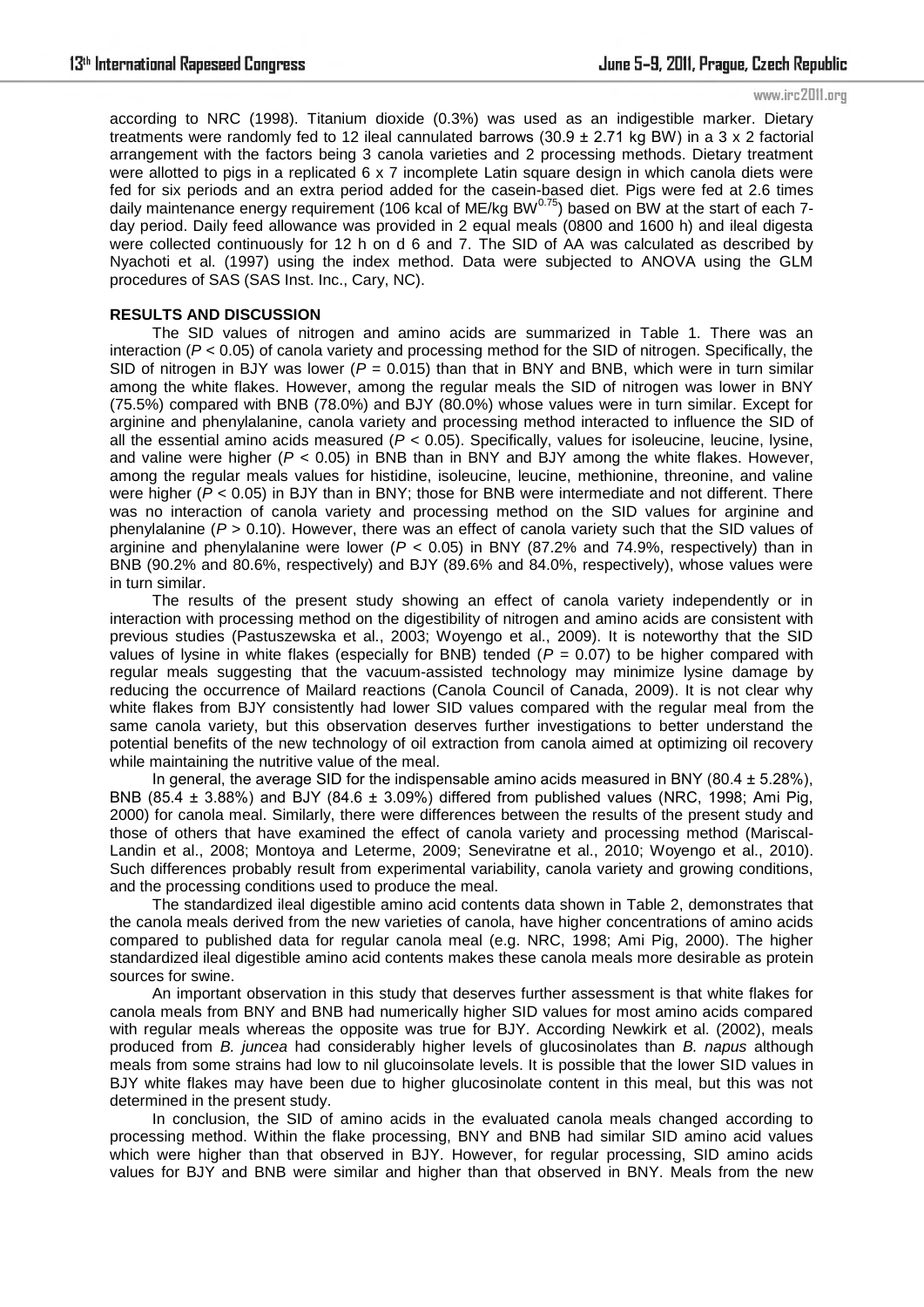www.irc2011.org

canola types had higher digestible amino acid contents, which make them more desirable as protein sources for swine.

### **REFERENCES**

- Ami Pig, 2000. Ileal standardized digestibility of amino acids in feedstuffs for pigs. AFZ, Ajinomoto Eurolysine, Aventis Animal Nutrition, INRA-UMRVP and ITCF (France)
- Mariscal-Landín, G. T. C., J. E. Reis de Souza, S. A. Parra, B. Aguilera, and B. Mar. 2008. Ileal digestibility of protein and amino acids from canola meal in weaned piglets and growing pigs. Livest. Sci. 116: 53-62.
- Montoya, C. A., and P. Leterme. 2009. Determination of the digestible energy and prediction of the net energy content of toasted and non-toasted canola meals from Brassica juncea and Brassica napus in growing pigs by the total faecal collection and the indigestible marker methods. Can. J. Anim. Sci. 89:481-487.
- Newkirk, R. W. and H. L. Classen. 2002. The effects of toasting canola meal on body weight, feed conversion efficiency, and mortality in broiler chickens. Poult. Sci. 85: 815-825.

NRC. 1998. Nutrient Requirements of Swine. 10th rev. ed. Natl. Acad. Press, Washington, DC.

- Nyachoti, C. M., C. F. M. de Lange, and H. Schulze. 1997. Estimating endogenous amino acid flows at the terminal ileum and true ileal amino acid digestibilities in feedstuffs for growing pigs using the homoarginine method. J. Anim. Sci. 75:3206-3213.
- Pastuszewska, B., G. Jablecki, L. Buraczewska, P. Dakowski, M. Taciak, R. Matyjek, and A. Ochtabinska. 2003. The protein value of differently processed rapeseed solvent meal and cake assessed by in vitro methods and in tests with rats. Anim. Feed Sci. Technol. 106:175-188.

SAS, 1990. SAS/STAT User's Guide (Version 6, 4th ed.). SAS Inst. Inc., Cary NC.

- Seneviratne, R. W., M. G. Young, E. Beltranena, L. A. Goonewardene, R. W. Newkirk, and R. T. Zijlstra. 2010. The nutritional value of expeller-pressed canola meal for grower-finisher pigs. J. Anim. Sci. 88:2073–2083.
- Woyengo, T. A., E. Kiarie, and C. M. Nyachoti. 2010. Energy and amino acid utilization in expellerextracted canola meal fed to growing pigs. J. Anim. Sci. 88:1433-1441.

| ישפיץ פיייייש שי |                   |                     |                    |                      |                   |                      |            |                         |      |            |
|------------------|-------------------|---------------------|--------------------|----------------------|-------------------|----------------------|------------|-------------------------|------|------------|
|                  | B. napus          |                     | B. napus           |                      | B. juncea         |                      |            | $P$ -value <sup>1</sup> |      |            |
|                  | Yellow            |                     | <b>Black</b>       |                      | Yellow            |                      |            |                         |      |            |
| Item             | <b>REG</b>        | <b>FLK</b>          | <b>REG</b>         | <b>FLK</b>           | <b>REG</b>        | <b>FLK</b>           | <b>SEM</b> | <b>CM</b>               | Proc | <b>CxP</b> |
| N                | 75.5 <sup>b</sup> | 78.0 <sup>x</sup>   | 78.0 <sup>a</sup>  | 79.0 <sup>x</sup>    | 80.0 <sup>a</sup> | $74.2^{\nu}$         | 0.83       | 0.81                    | 0.52 | 0.02       |
| Arg              | 87.4              | $89.1$ <sup>y</sup> | 91.0               | $93.8^x$             | 90.1              | $88.2^{y}$           | 0.77       | 0.01                    | 0.42 | 0.20       |
| His              | $84.4^{b}$        | 86.9 <sup>y</sup>   | $87.4^{ab}$        | $93.0^x$             | 90.6 <sup>a</sup> | $88.5$ <sup>xy</sup> | 0.87       | 0.01                    | 0.11 | 0.05       |
| lle              | 78.0 <sup>b</sup> | $78.1^y$            | 82.7 <sup>ab</sup> | 86.4 <sup>x</sup>    | 86.5 <sup>a</sup> | $78.9^{y}$           | 1.16       | 0.01                    | 0.46 | 0.03       |
| Leu              | 78.3 <sup>b</sup> | $78.8$ <sup>y</sup> | 82.5 <sup>ab</sup> | 87.6 <sup>x</sup>    | 86.5 <sup>a</sup> | $82.0^{y}$           | 1.12       | 0.01                    | 0.82 | 0.04       |
| Lys              | 80.4              | $81.9^{y}$          | 81.7               | 88.9 <sup>x</sup>    | 84.1              | $83.5^{\nu}$         | 1.01       | 0.05                    | 0.07 | 0.06       |
| Met              | 83.0 <sup>b</sup> | $90.2^{\text{x}}$   | 86.8 <sup>ab</sup> | $85.4$ <sup>xy</sup> | 89.5 <sup>a</sup> | $80.3^{y}$           | 0.85       | 0.51                    | 0.38 | 0.01       |
| Phe              | 74.0 <sup>b</sup> | 75.8                | $77.0^b$           | 84.1                 | 85.6 <sup>a</sup> | 82.4                 | 1.41       | 0.01                    | 0.35 | 0.12       |
| Thr              | $75.1^{\rm b}$    | $76.8$ <sup>y</sup> | 78.8 <sup>ab</sup> | 87.6 <sup>x</sup>    | 84.1 <sup>a</sup> | $82.4^{xy}$          | 1.24       | 0.01                    | 0.10 | 0.06       |
| Val              | 74.0 <sup>b</sup> | $74.9^{y}$          | 78.0 <sup>ab</sup> | $84.2^{\text{x}}$    | 83.6 <sup>a</sup> | $75.7$ <sup>y</sup>  | 1.40       | 0.02                    | 0.90 | 0.02       |
|                  |                   |                     |                    |                      |                   |                      |            |                         |      |            |

**Table 1.** Standardized ileal digestibility (%) of nitrogen and selected amino acids in canola meals fed to growing pigs.

 ${}^{1}$ CM = canola variety, Proc = processing method, CxP = canola variety x processing method interaction

ab = within a row, means for regular **(REG)** processing method without a common superscript letter differ  $(P < 0.05)$ ;  $\frac{N}{2}$  = within a row, means for flakes **(FLK)** without a common superscript letter differ (*P*  $< 0.05$ ).